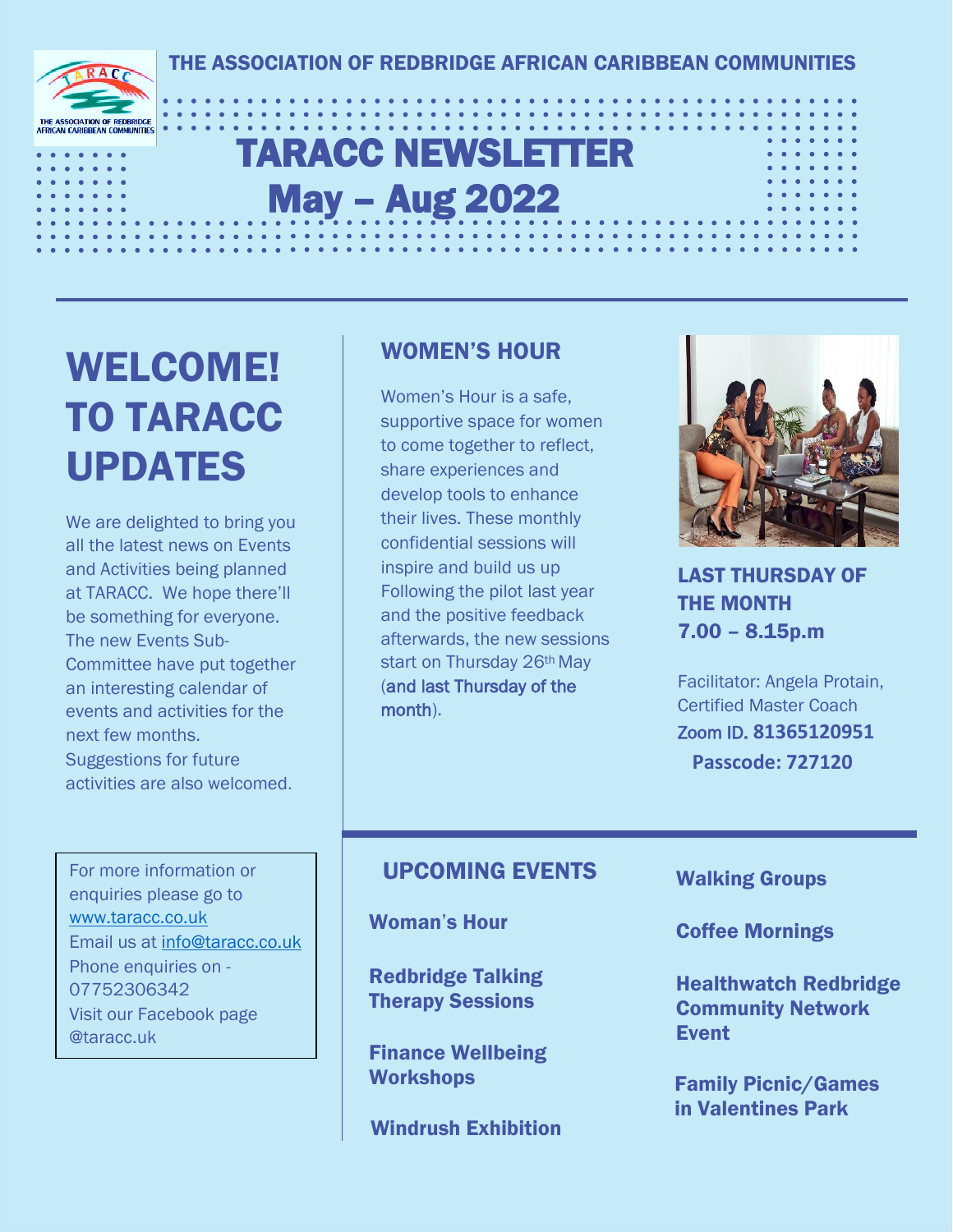

# RECENT HIGHLIGHTS

#### FACE TO FACE MEETINGS ARE BACK

Our new venue for meetings and events is the Redbridge Sports and Leisure Centre, Forest Road, Ilford IG6 3HD. Most Meetings and Events will be held there, with a just a few taking place on Zoom.

TARACC MOBILE NO. 07752306342 For enquiries only

#### TWO NEW **SUBCOMMITTEES**

Events Subcommittee will plan and deliver events and activities.

Funding, Branding and Marketing Subcommittee will secure funding, raise TARACC's profile and get representation of people from the community within relevant institutions.

#### FINANCIAL WELLBEING

We've invited an expert to share information on Investments, Inheritance Tax, Finance Protection, Pensions & Retirement Planning, Life Insurance and Trusts, Being Tax Efficient. Lots of useful information to help us take control of our financial affairs.

Thursday 23rd June 7.00 – 8.30p.m. Redbridge Sports & Leisure Centre



#### WINDRUSH EXHIBITION

 This event is in collaboration with Redbridge Central Library. It's a good opportunity to showcase Windrush stories, exhibition, crafts and steel pan.

 TARACC will have a stall with publicity material and volunteers to talk about us. More information to come.

Saturday 25th June 12.00 – 2.00p.m. Redbridge Central Library, Ilford.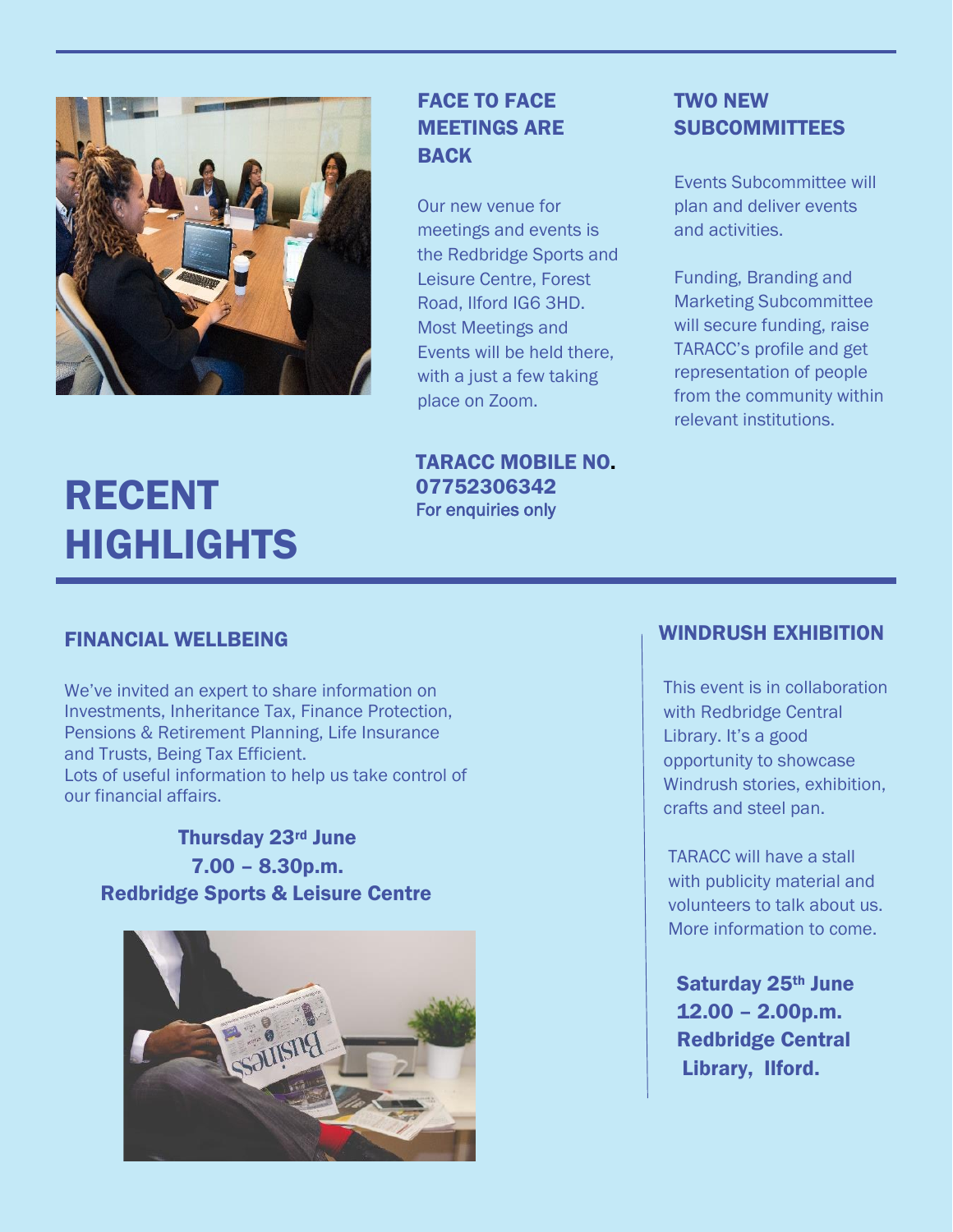#### HEALTHWATCH REDBRDIGE COMMUNITY NETWORK EVENT

We recently became members of Healthwatch Redbridge Community Network and will be participating in this event on Thursday 28<sup>th</sup> June at Redbridge Central Library, Ilford from 10a.m to 2.00p.m.

We are excited about this because they will be launching a Community Network Fund and there's an opportunity for us to apply for funding.



#### PASTORAL **OUTREACH**

At TARACC we have a new Pastoral Officer, Rev. Jacqueline Clarke, offering outreach to any member who needs a kind, understanding and empathetic listening ear. Everything shared with the Pastoral Officer is kept strictly confidential. Enquiries about this service, please call TARACC's mobile 07752306342





#### REDBRIDGE TALKING THERAPY SESSIONS

TARACC in conjunction with Redbridge Talking Therapy Service will be running a series of free information sharing workshops on understanding how some of life's challenges can cause a change in how we cope from day to day. These talks will inform us how to access support and treatment to improve and cope better. The first session will look at Anxiety and Low Moods.

> Tuesday 19th July 7.00 – 8.15p.m. On Zoom